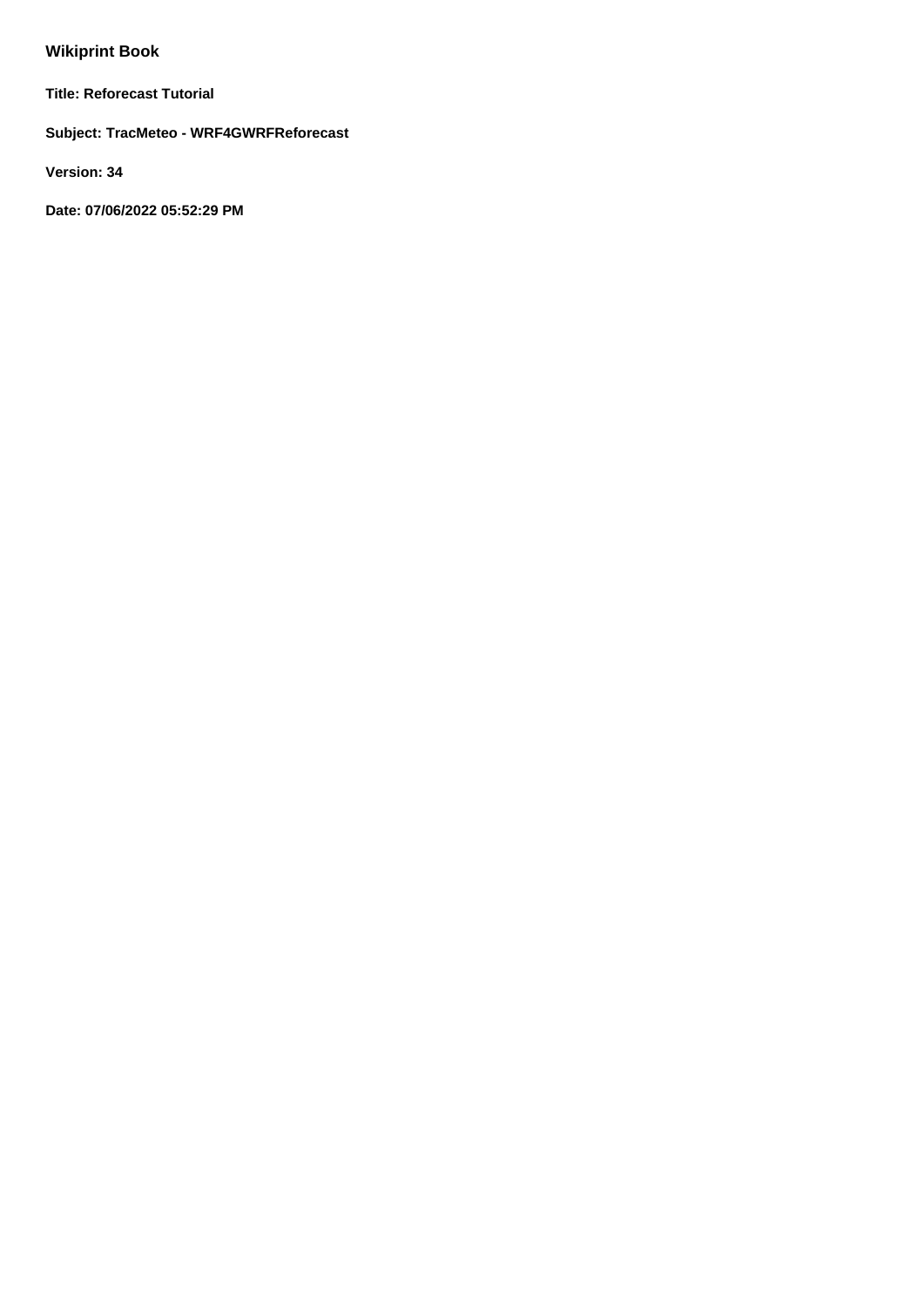# **Table of Contents**

| <b>Reforecast Tutorial</b>           |  |
|--------------------------------------|--|
| How to get WRF4G                     |  |
| Quick deploy guide                   |  |
| Deploy WRF4G                         |  |
| Verifying                            |  |
| How to configure computing resources |  |
| How to use WRF4G CLI                 |  |
| How to use wrf4g_prepare command     |  |
| How to use wrf4g_submit command      |  |
| How to use wrf4g_kill command        |  |
| Creating a WRF experiment            |  |
| How to manage WRF4G errors           |  |
|                                      |  |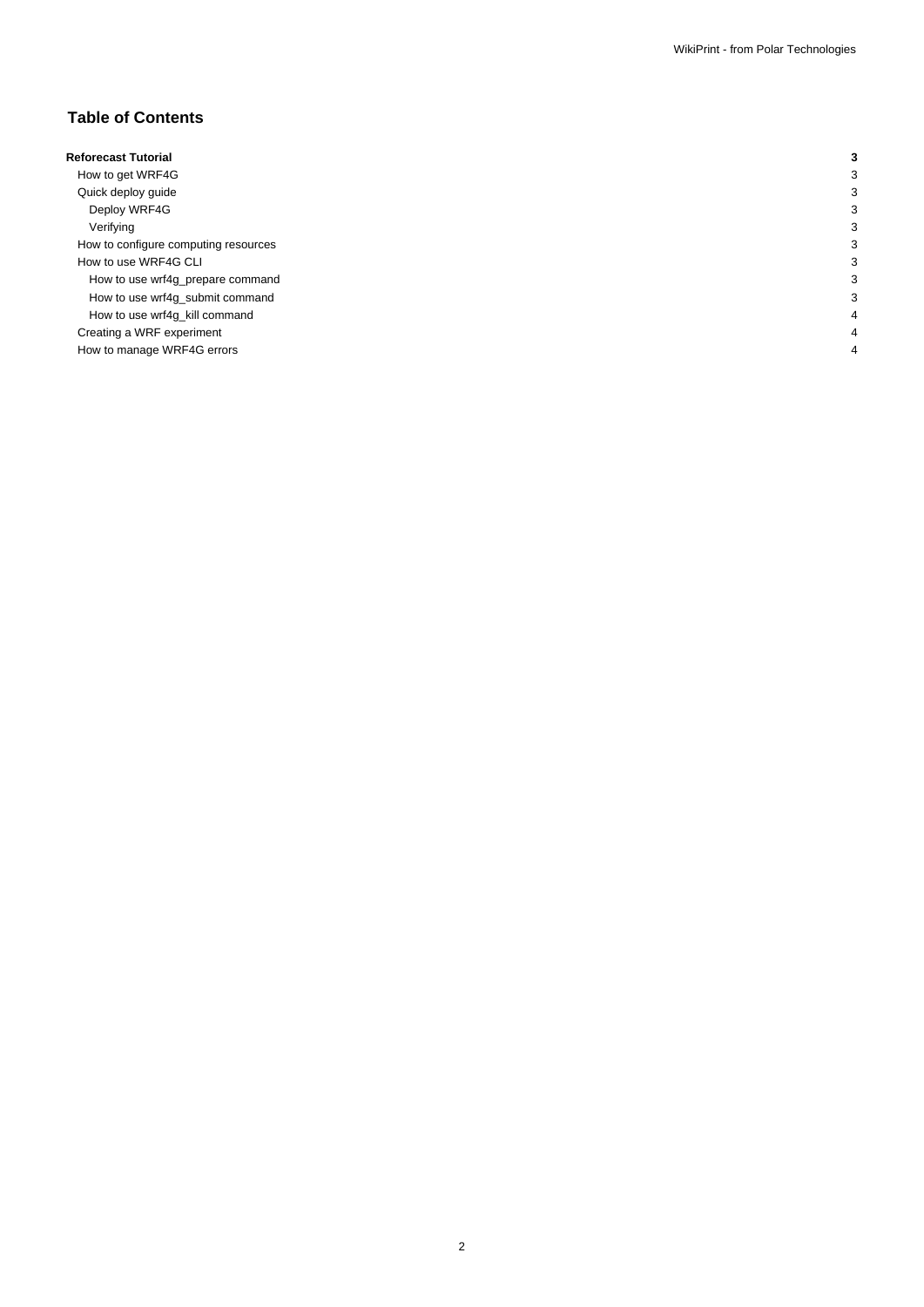## **Reforecast Tutorial**

### **How to get WRF4G**

The latest official version can get it by direct download [?WRF4G.tar.gz](http://www.meteo.macc.unican.es/work/WRF4G.tar.gz). Before you get it, you have to check the WRF4G requirements:

**x86\_64** Linux

```
[user@localhost ~]$ uname -p
x86_64
```
**[?Python](http://www.python.org/)**, version >= **2.4** and < **3.0**

```
[user@localhost ~]$ python -V
Python 2.7.3
```
See the [installation guide](https://meteo.unican.es/trac/wiki/WRF4GInstall) for moreover information.

#### **Quick deploy guide**

#### **Deploy WRF4G**

Download and unpack the distribution file into the deployment directory (e.g. \$HOME directory).

```
[user@localhost ~]$ cd
[user@localhost ~]$ wget http://www.meteo.unican.es/work/WRF4G.tar.gz
[user@localhost ~]$ tar xzvf WRF4G.tar.gz
```
Setup the WRF4G environment.

**[**user@localhost ~**]**\$ export PATH**=**\$HOME/WRF4G/bin:\$PATH

In order to avoid typing the export command every time you open a terminal, you should copy it into \$HOME/.bashrc.

**[**user@localhost ~**]**\$ echo "export PATH=\$HOME/WRF4G/bin:\$PATH" >> \$HOME/.bashrc

#### **Verifying**

You can verify if WRF4G has been deployed properly by running the following command:

```
[user@localhost ~]$ wrf4g_framework start
Starting DRM4G (GridWay) .... OK
Starting WRF4G_DB (MySQL) ... OK
```
If the answers are not satisfactory ("OK"), you should check out the log files:

- \$HOME/WRF4G/opt/drm4g\_gridway/var/gwd.log for DRM4G (GridWay)
- \$HOME/WRF4G/var/mysql.log for WRF4G\_DB (MySQL).

## **How to configure computing resources**

By default, WRF4G is going to use the local machine as FORK system

**How to use WRF4G CLI**

**How to use wrf4g\_prepare command**

**How to use wrf4g\_submit command**